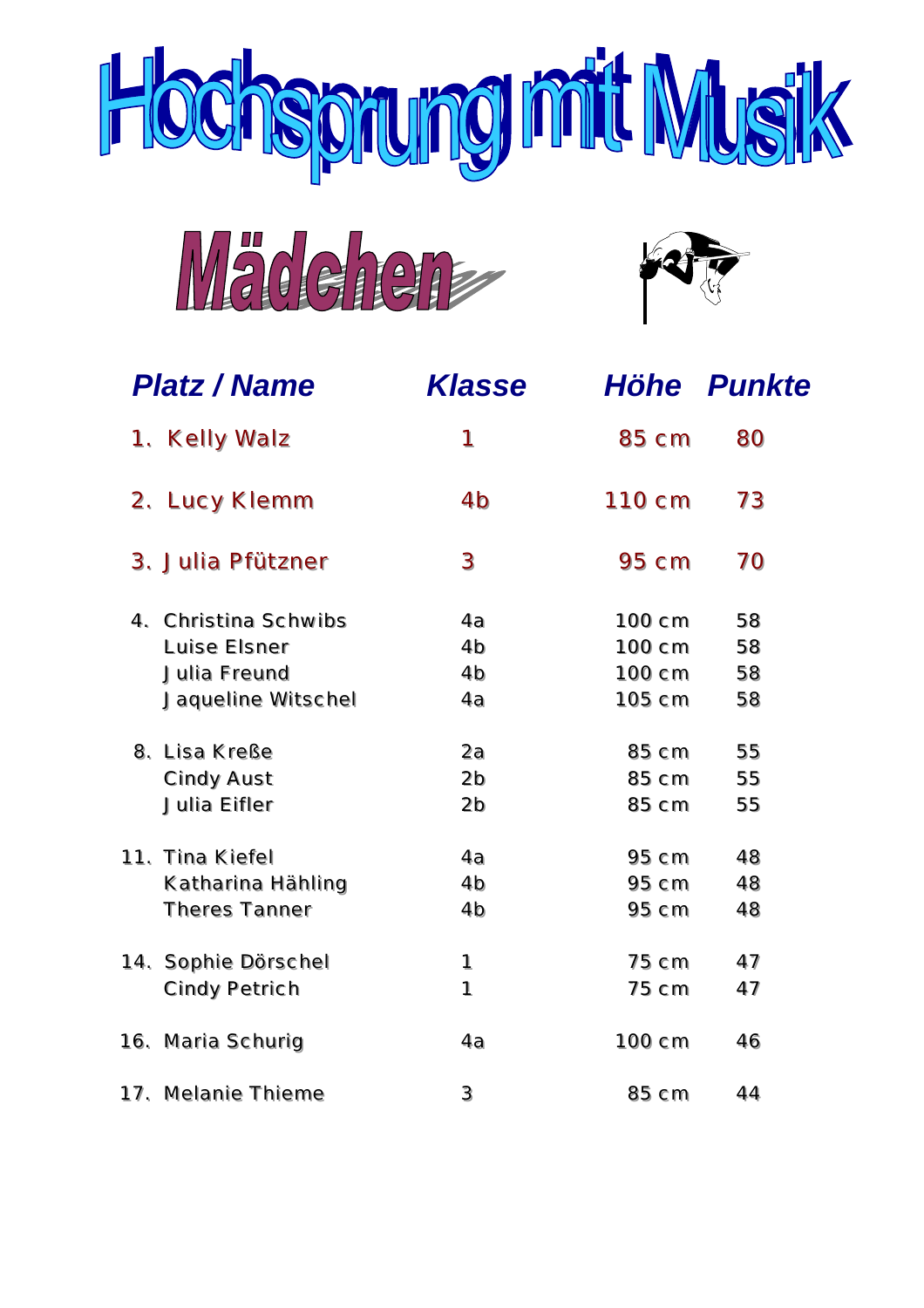| 18. | Katharina Krause        | 2a             | 80 cm | 42 |
|-----|-------------------------|----------------|-------|----|
|     | Jennifer Thiel          | 2a             | 80 cm | 42 |
|     | Linda Deutschbein       | 2 <sub>b</sub> | 80 cm | 42 |
|     | Eva-Maria Möller        | 2 <sub>b</sub> | 80 cm | 42 |
|     | <b>Christin Richter</b> | 2b             | 80 cm | 42 |
| 23. | Claudia Schumann        | 4a             | 90 cm | 38 |
|     | Claudia Grell           | 4 <sub>b</sub> | 90 cm | 38 |
| 25. | Jennifer Bluhm          | 3              | 80 cm | 34 |
| 26. | Helen Türke             | 4a             | 85 cm | 28 |
|     | Marlen Kreße            | 4 <sub>b</sub> | 85 cm | 28 |
|     | Anja Taubenheim         | 3              | 85 cm | 28 |
| 29. | Denisè Sucher           | 2a             | 70 cm | 22 |
| 30. | Lisa Heinke             | 4b             | 85 cm | 21 |
| 31. | Sarah Krause            | 2a             | 65 cm | 15 |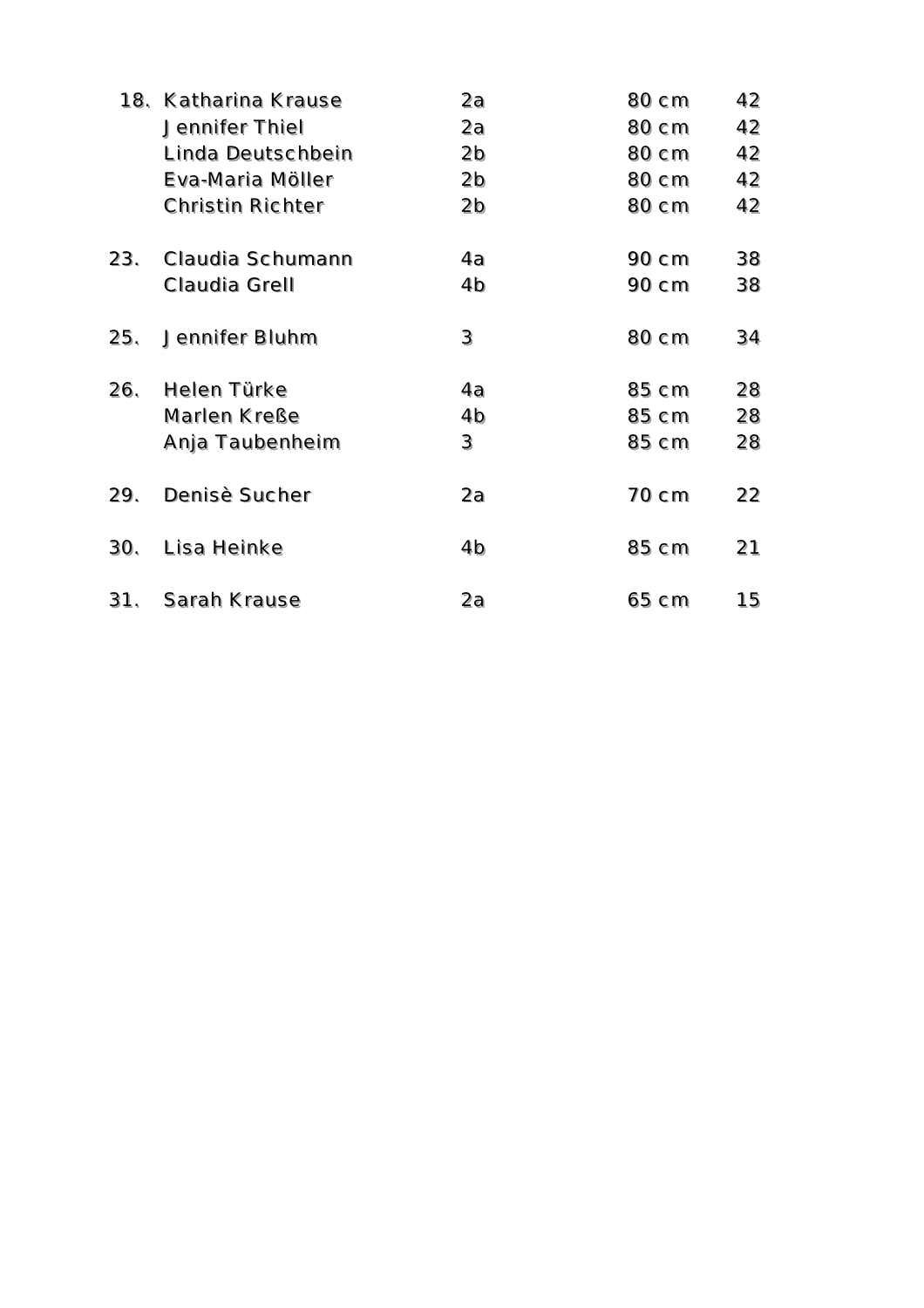





|     | <b>Platz / Name</b>                                | <b>Klasse</b>            |                                     | Höhe Punkte    |
|-----|----------------------------------------------------|--------------------------|-------------------------------------|----------------|
|     | 1. Conrad Wohlfeld                                 | 4b                       | 120 cm                              | 104            |
|     | 2. Steve Schneider                                 | 4a                       | $115$ cm                            | 87             |
|     | 3. Richard Wohlfeld                                | 1                        | 90 cm                               | 84             |
| 4.  | Nico Janke<br>Philipp Kirchhoff                    | 3<br>4 <sub>b</sub>      | 110 cm<br>110 cm                    | 72<br>72       |
|     | 6. Julian Gebhardt                                 | 1                        | 85 cm                               | 65             |
|     | 7. Stefan Simsohn<br>Benjamin Sachse               | 2a<br>2 <sub>b</sub>     | 95 cm<br>$95 \text{ cm}$            | 61<br>61       |
| 9.  | <b>Felix Thieme</b><br>Gregor Wiedemann            | $\mathbf 3$<br>3         | 100 cm<br>100 cm                    | 60<br>60       |
| 11. | Simon Brandt                                       | 4 <sub>b</sub>           | 105 cm                              | 58             |
| 12. | <b>Tobias Krille</b><br>Martin Bade<br>Marcel Purl | 1<br>3<br>$\mathfrak{Z}$ | 80 cm<br>$95$ cm<br>$95 \text{ cm}$ | 50<br>50<br>50 |
|     | Daniel Richter<br>Robin Schwarzer                  | 3<br>3                   | 95 cm<br>95 cm                      | 50<br>50       |